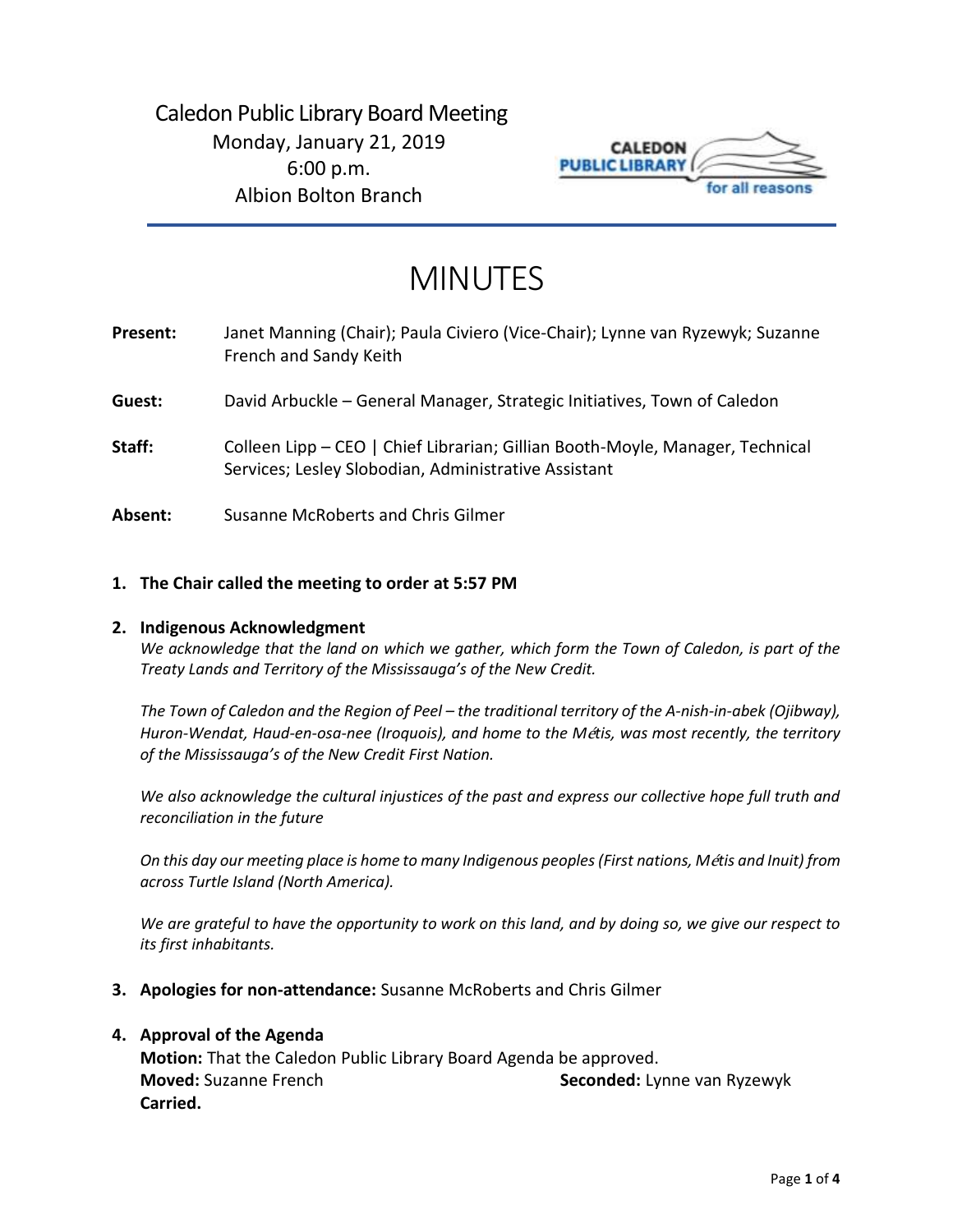## **5. Disclosure of pecuniary interest:** None

## **6. Consent Agenda**

- **a. Minutes of the December 17, 2018 meeting**
- **b. CEO/Chief Librarian's Report**
- **c. Strategic Actions Update**
- **d. Correspondence Motion:** That the Caledon Public Library Board Agenda be approved. **Moved:** Sandy Keith **Seconded:** Paula Civiero **Carried.**

## **7. Business arising from the minutes:** None

## **8. Presentation**

**a.** Chronicles of Caledon, Gillian Booth-Moyle, Manager, Technical Services.

## **9. Staff Reports**

## **a. Treasurer's Report and Financial Statements**

**Motion:** That the Caledon Public Library Board receive the Treasurer's Report and related financials.

**Carried.**

**Moved:** Sandy Keith **Seconded:** Paula Civiero

## **b. Quarterly and Year End Performance Measures and Statistics 2018**

**Motion:** That the Caledon Public Library Board receive the 2019 Year End Performance Measures and Statistics.

**Moved:** Lynne van Ryzewyk **Seconded:** Sandy Keith **Carried.** 

### **c. Personnel Policy Report**

**Motion:** That the Caledon Public Library approve and adopt the revised Personnel Policy. **Moved:** Sandy Keith **Seconded:** Suzanne French **Carried.** 

### **d. 2018 Strategic Action Status Report**

**Motion:** That the Caledon Public Library Board approve the 2018 Strategic Action Status Report.

**Carried.**

**Moved:** Paula Civiero **Seconded:** Lynne van Ryzewyk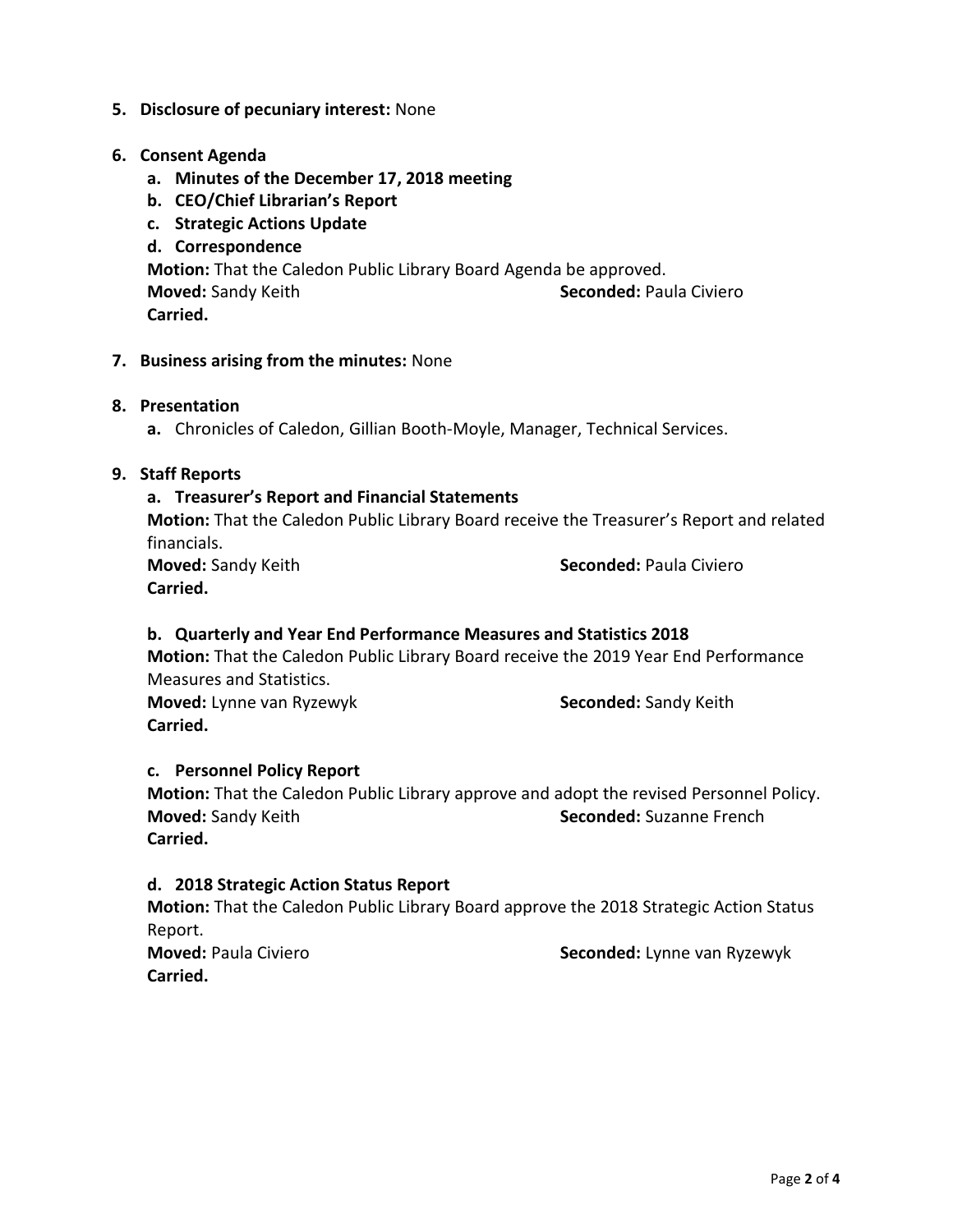## **e. Recommended Closed Days Report**

**Motion:** That the Caledon Public Library board approve the closure of the Albion-Bolton branch on Sunday, June 30, 2019; and, That the Caledon Public Library Board approve the closure of the Albion-Bolton, Caledon Village and Margaret Dunn Valleywood branches on Friday, September 20, 2019 so that staff may participate on a full day of professional development. **Moved:** Suzanne French **Seconded:** Sandy Keith **Carried.** 

## **10. Board and Committee Reports:**

## **a. CLOSED SESSION**

i. **Confidential Correspondence re: Personal matters about an identifiable individual – CEO/Chief Librarian Evaluation Committee Correspondence**

**Motion:** That the Caledon Public Library Board move into closed session for the purpose of discussing the CEO/Chief Librarian Evaluation Committee Correspondence. **Moved:** Lynne van Ryzewyk **Seconded:** Paula Civiero **Carried. Time**: 6:58 PM

**Motion:** That the Caledon Public Library Board move out of Closed Session. **Moved:** Lynne van Ryzewyk **Seconded:** Sandy Keith **Carried. Time:** 7:03 PM

**Motion:** That the Caledon Public Library Board direct the sharing of correspondence to Town of Caledon Human Resources division as confirmation of the CEO/Chief Librarian's eligibility to move incrementally through the relevant pay grid as of April 2019, in advance of the Performance Evaluation Committee's completion of the CEO's regular year-end appraisal in June 2019.

**Carried.** 

**Moved:** Sandy Keith **Seconded: Paula Civiero Seconded: Paula Civiero** 

### **11. New Business:** None

### **12. Board Work Plan Review**

**a. 2019 Work Plan Review**

**Motion:** That the Caledon Public Library Board approve the 2019 Work Plan. **Moved: Paula Civiero <b>Seconded:** Sandy Keith **Carried.** 

### **13. Board Advocacy**

**a. Upcoming Events and Opportunities**

i. Town of Caledon Council Meeting – Tuesday, January 22, 7:00 PM, Town Hall

### **14. Question Period:** None